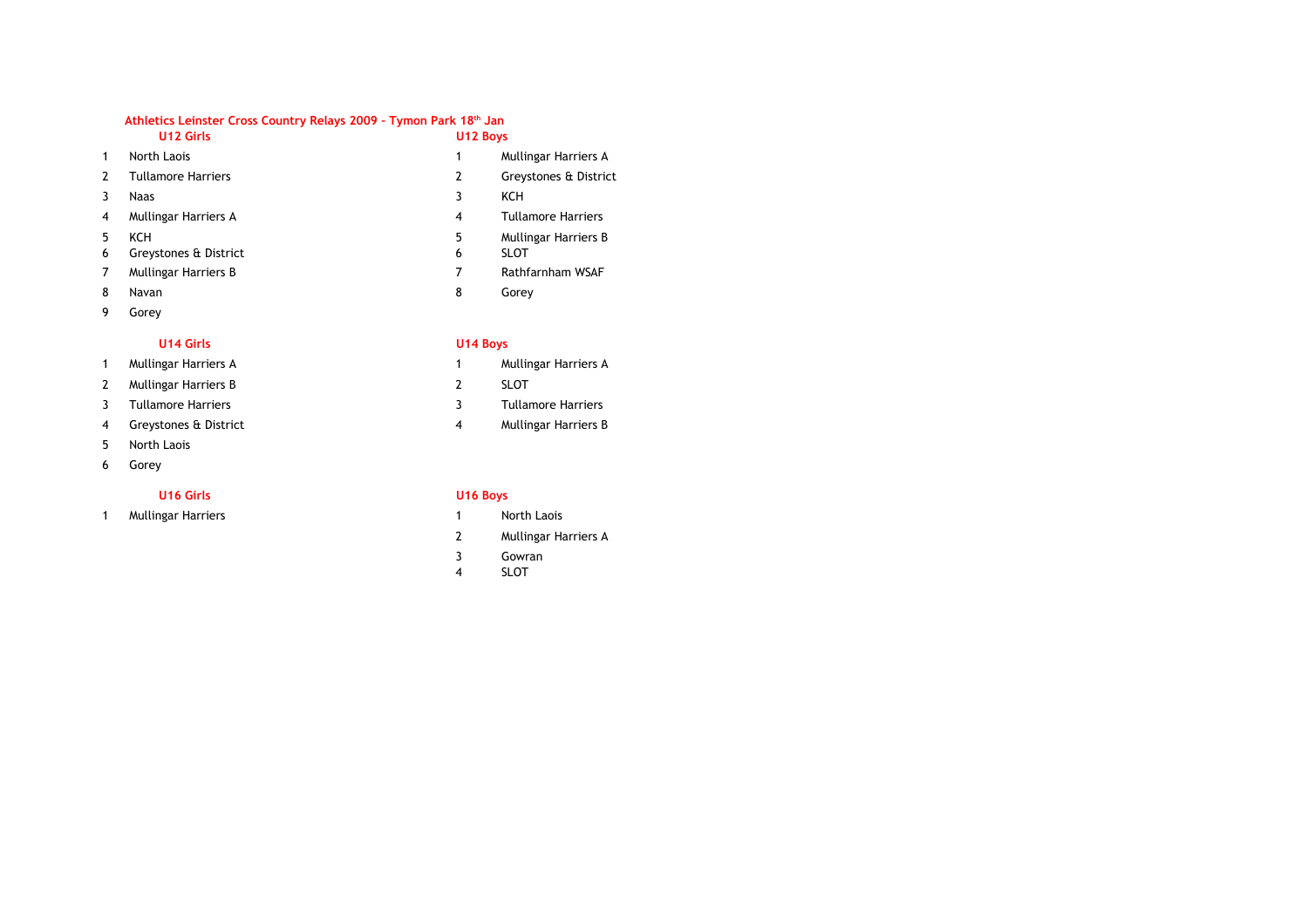#### **Athletics Leinster Junior Women CC 2009 Inter-County Junior Women CC Athletics Leinster Cross Country Relays 2009 – Tymon Park 18th Jan**

|    | <b>Place Athlete</b>  | Club                 | County        | <b>Time</b> |            | Place County                      | <b>Scores</b> |                | <b>Total</b> |
|----|-----------------------|----------------------|---------------|-------------|------------|-----------------------------------|---------------|----------------|--------------|
| 1  | Una Britton           | Sli Cualann          | Wicklow       | 12.12       | 1          | Wicklow                           |               | 1, 2, 3, 5     | 11           |
| 2  | <b>Ellie Hartnett</b> | Sli Cualann          | Wicklow       | 12.15       | 2          | Dublin                            |               | 7, 11, 15, 16  | 49           |
| 3  | Niamh Kearney         | Sli Cualann          | Wicklow       | 12.34       | 3          | Westmeath                         |               | 14, 17, 19, 20 | 70           |
| 4  | Rachel Smyth          | St Cocas             | Kildare       | 12.45       |            |                                   |               |                |              |
| 5  | Dara Broe             | Sli Cualann          | Wicklow       | 12.53       |            |                                   |               |                |              |
| 6  | Clare Earls           | Sli Cualann          | Wicklow       | 12.55       |            |                                   |               |                |              |
| 7  | Maria O Sullivan      | Raheny Shamrocks     | <b>Dublin</b> | 12.57       |            | <b>Inter-Club Junior Women CC</b> |               |                |              |
| 8  | Ann Hanton            | Sli Cualann          | Wicklow       | 13.05       | Place Club |                                   | <b>Scores</b> |                | <b>Total</b> |
| 9  | Aisling McGee         | Sli Cualann          | Wicklow       | 13.20       | 1          | Sli Cualann                       |               | 1, 2, 3, 5     | 11           |
| 10 | Niamh O Brien         | <b>St Cocas</b>      | Kildare       | 13.36       | 2          | Raheny Shamrocks                  |               | 7, 11, 15, 16  | 49           |
| 11 | Orla Manley           | Raheny Shamrocks     | Dublin        | 13.38       | 3          | <b>Mullingar Hariers</b>          |               | 14, 17, 19, 20 | 70           |
| 12 | Breda McDonald        | North Laois          | Laois         | 13.56       |            |                                   |               |                |              |
| 13 | An Other              | An Other             | An Other      | 14.04       |            |                                   |               |                |              |
| 14 | <b>Annie Giles</b>    | <b>Mullingar Hrs</b> | Westmeath     | 14.11       |            |                                   |               |                |              |
| 15 | Karen Pierce          | Raheny Shamrocks     | <b>Dublin</b> | 14.24       |            |                                   |               |                |              |
| 16 | Jenny Richard         | Raheny Shamrocks     | Dublin        | 14.36       |            |                                   |               |                |              |
| 17 | Arlene Coughlan       | <b>Mullingar Hrs</b> | Westmeath     | 14.38       |            |                                   |               |                |              |
| 18 | <b>Aisling Hurley</b> | St Cocas             | Kildare       | 15.16       |            |                                   |               |                |              |
| 19 | Rachel Yorke          | <b>Mullingar Hrs</b> | Westmeath     | 16.14       |            |                                   |               |                |              |
| 20 | Lisa Darby            | <b>Mullingar Hrs</b> | Westmeath     | 16.19       |            |                                   |               |                |              |
|    |                       |                      |               |             |            |                                   |               |                |              |

|    | <b>Place County</b> | <b>Scores</b> |                | <b>Total</b> |
|----|---------------------|---------------|----------------|--------------|
|    | Wicklow             |               | 1, 2, 3, 5     | -11          |
| -2 | Dublin              |               | 7, 11, 15, 16  | 49           |
|    | Westmeath           |               | 14, 17, 19, 20 | 70           |

## **Inter-Club Junior Women CC**

| Place Club |                    | <b>Scores</b> |                | Total |
|------------|--------------------|---------------|----------------|-------|
|            | 1 Sli Cualann      |               | 1, 2, 3, 5     | 11    |
|            | 2 Raheny Shamrocks |               | 7.11.15.16     | 49    |
|            | Mullingar Hariers  |               | 14, 17, 19, 20 | 70    |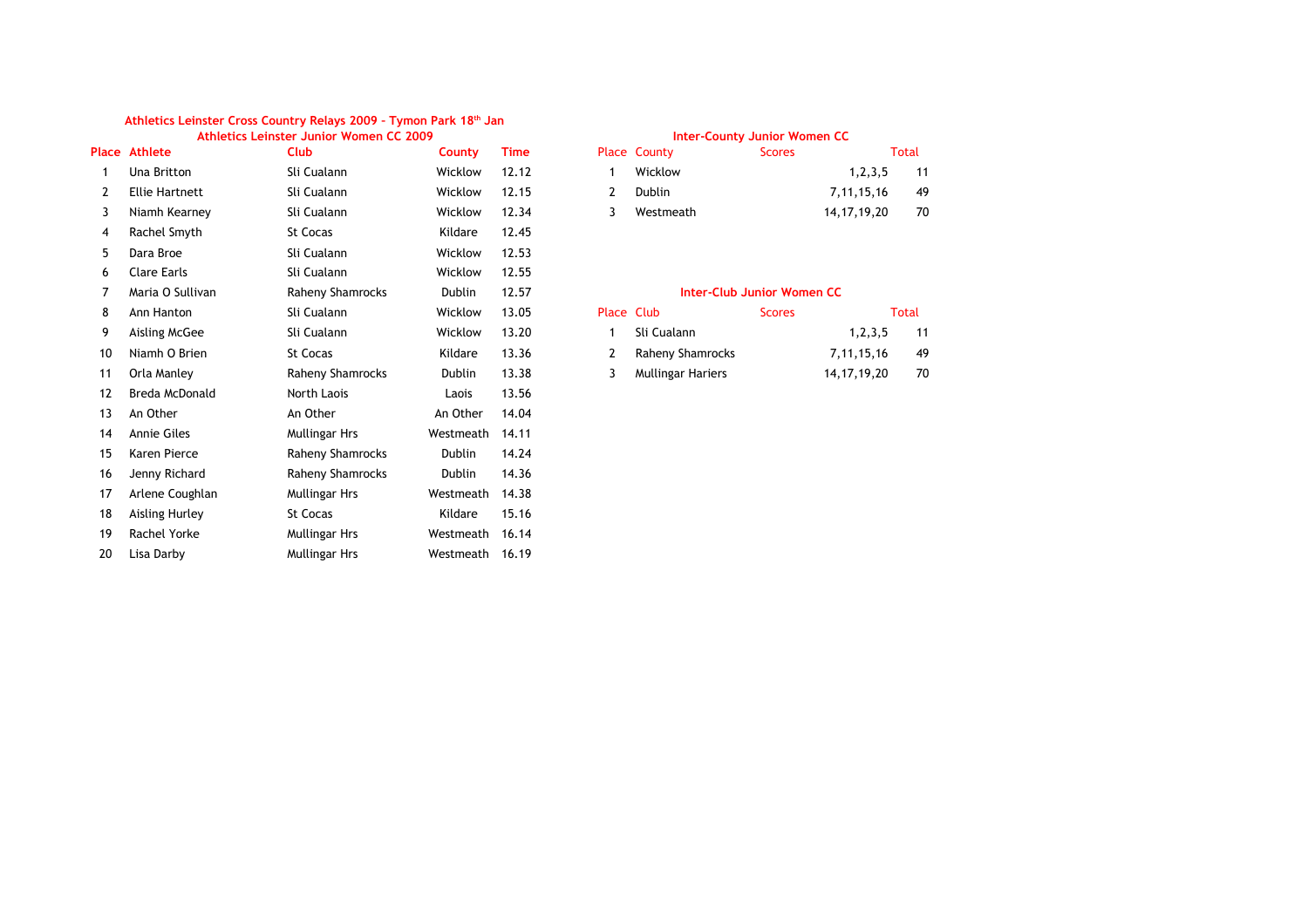|    |                         | Athletics Leinster Junior Men CC |               |             |                |                           | <b>Inter-County Junior Men CC</b> |                 |              |
|----|-------------------------|----------------------------------|---------------|-------------|----------------|---------------------------|-----------------------------------|-----------------|--------------|
|    | <b>Place Athlete</b>    | Club                             | County        | <b>Time</b> |                | Place County              | <b>Scores</b>                     |                 | Total        |
| 1  | Jake Byrne              | <b>Mullingar Hrs</b>             | Westmeath     | 20.55       | 1              | Wicklow                   |                                   | 2,8,10,15,18,19 | 72           |
| 2  | Johnathan Phillips      | Sli Cualann                      | Wicklow       | 21.03       |                |                           |                                   |                 |              |
| 3  | John Travers            | Donore Hrs                       | Dublin        | 21.08       |                |                           |                                   |                 |              |
| 4  | Darragh Rennicks        | Bohermeen                        | Meath         | 21.16       |                |                           |                                   |                 |              |
| 5  | Conor Rochford          | <b>St Senans</b>                 | Kilkenny      | 21.26       |                |                           |                                   |                 |              |
| 6  | Lee Van Haeften         | Donore Hrs                       | Dublin        | 21.23       |                |                           | <b>Inter-Club Junior Men CC</b>   |                 |              |
| 7  | Donal Foley             | Raheny Shamrocks                 | Dublin        | 21.48       | Place Club     |                           | <b>Scores</b>                     |                 | <b>Total</b> |
| 8  | Michael Dowling         | Sli Cualann                      | Wicklow       | 21.55       | $\mathbf{1}$   | <b>Donore Harriers</b>    |                                   | 3,6,9,16        | 34           |
| 9  | Max Van Haeften         | Donore Hrs                       | <b>Dublin</b> | 21.58       | $\overline{2}$ | Sli Cualann               |                                   | 2,8,10,15       | 35           |
| 10 | <b>Richard Owens</b>    | Sli Cualann                      | Wicklow       | 22.05       | 3              | St Abbans                 |                                   | 11, 12, 17, 23  | 63           |
| 11 | <b>Brian Kelly</b>      | St Abbans                        | Laois         | 22.07       | $\overline{4}$ | <b>Mullingar Harriers</b> |                                   | 1,20,25,26      | 72           |
| 12 | Stephen Lawler          | St Abbans                        | Laois         | 22.14       |                |                           |                                   |                 |              |
| 13 | Joe Breen               | <b>SBR</b>                       | Wexford       | 22.24       |                |                           |                                   |                 |              |
| 14 | Eric McCann             | <b>St Cocas</b>                  | Kildare       | 22.37       |                |                           |                                   |                 |              |
| 15 | <b>Richard Hourihan</b> | Sli Cualann                      | Wicklow       | 22.59       |                |                           |                                   |                 |              |
| 16 | Johnathan Lukaso        | Donore Hrs                       | Dublin        | 23.18       |                |                           |                                   |                 |              |
| 17 | Daniel Aylsbury         | St Abbans                        | Laois         | 23.21       |                |                           |                                   |                 |              |
| 18 | Keith Geraghty          | Sli Cualann                      | Wicklow       | 23.27       |                |                           |                                   |                 |              |
| 19 | Cathal Daly             | Sli Cualann                      | Wicklow       | 23.34       |                |                           |                                   |                 |              |
| 20 | <b>Thomas Fagan</b>     | <b>Mullingar Hrs</b>             | Westmeath     | 23.38       |                |                           |                                   |                 |              |
| 21 | A Guest                 | An other                         | An Other      | 23.55       |                |                           |                                   |                 |              |
| 22 | Jamie Hayes             | <b>SLOT</b>                      |               | 24.02       |                |                           |                                   |                 |              |
| 23 | James Nolan             | St Abbans                        | Laois         | 24.39       |                |                           |                                   |                 |              |
| 24 | Thomas O Reilly         | St Brigids                       | Meath         | 24.48       |                |                           |                                   |                 |              |
| 25 | <b>Robert Yorke</b>     | Mullingar Hrs                    | Westmeath     | 25.50       |                |                           |                                   |                 |              |
| 26 | Adam Daly               | <b>Mullingar Hrs</b>             | Westmeath     | 25.50       |                |                           |                                   |                 |              |
| 27 | A Guest <sub>2</sub>    | An Other                         | An Other      | 26.22       |                |                           |                                   |                 |              |
| 28 | <b>Tony Pender</b>      | St Abbans                        | Laois         | 27.10       |                |                           |                                   |                 |              |

# **Place County County County** Scores Total 1 Wicklow 2,8,10,15,18,19 72 **Inter-Club Junior Men CC**

|   | Donore Harriers    | 3,6,9,16    | 34 |
|---|--------------------|-------------|----|
|   | 2 Sli Cualann      | 2,8,10,15   | 35 |
|   | 3 St Abbans        | 11.12.17.23 | 63 |
| 4 | Mullingar Harriers | 1,20,25,26  | 72 |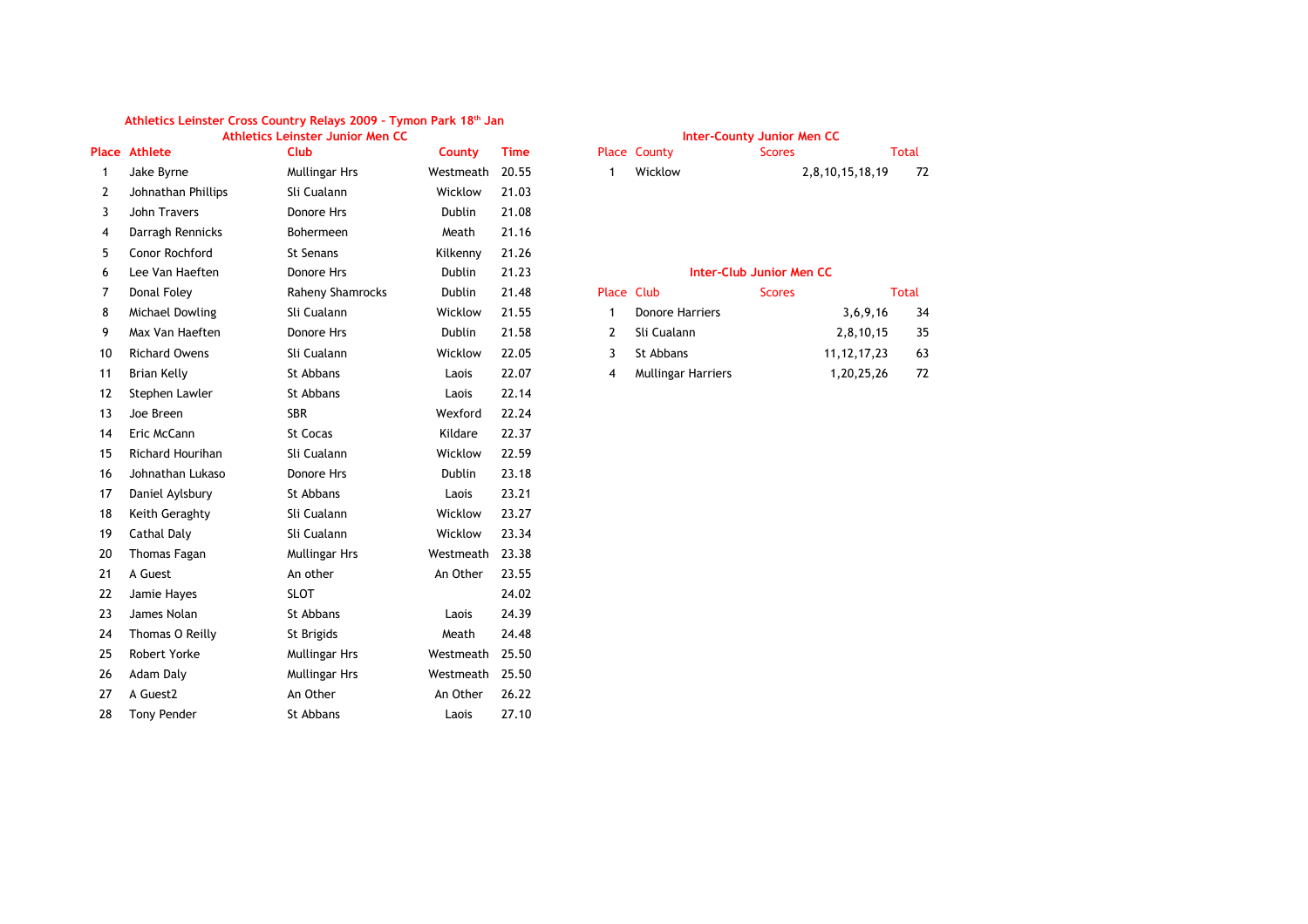|                |                        | Auneucs Lemster Senior Women CC |               |             |                | <b>INCLUSTRATION ACTION MONEY CO</b> |               |                |       |
|----------------|------------------------|---------------------------------|---------------|-------------|----------------|--------------------------------------|---------------|----------------|-------|
|                | <b>Place Athlete</b>   | <b>Club</b>                     | County        | <b>Time</b> |                | Place County                         | <b>Scores</b> |                | Total |
| $\mathbf{1}$   | Pauline Curley         | <b>Tullamore Hrs</b>            | Offaly        | 19.03       | $\mathbf{1}$   | Dublin                               |               | 3,4,6,9        | 22    |
| $\overline{2}$ | Fiona Mahon            | Donore Hrs                      | Meath         | 19.26       | $\overline{2}$ | Meath                                |               | 2,5,11,12      | 30    |
| 3              | Susan Byrne            | Raheny Shamrocks                | <b>Dublin</b> | 19.37       | 3              | Offalv                               |               | 1,8,14,28      | 51    |
| 4              | Donna Mahon            | Rathfarnham WSAF                | Dublin        | 19.48       | $\overline{4}$ | Westmeath                            |               | 25, 35, 36, 42 | 138   |
| 5              | Aoife Brady            | Sportsworld                     | Meath         | 19.58       | 5              | Wicklow                              |               | 31,41,46,50    | 168   |
| 6              | Kate O Neill           | Metro St Brigids                | Dublin        | 20.02       |                |                                      |               |                |       |
| 7              | <b>Claire Phelan</b>   | St Abbans                       |               | 20.04       |                | <b>Inter-Club Senior Women CC</b>    |               |                |       |
| 8              | Liz Cuskelly           | <b>Tullamore Hrs</b>            | Offaly        | 20.08       | Place Club     |                                      | <b>Scores</b> |                | Total |
| 9              | Caitriona Jennings     | Rathfarnham WSAF                | Dublin        | 20.12       | $\mathbf{1}$   | <b>Tullamore Harriers</b>            |               | 1,8,14,28      | 51    |
| 10             | Anne Curley            | Donore Hrs                      | Dublin        | 20.17       | $\overline{2}$ | Sportsworld                          |               | 5, 12, 16, 22  | 55    |
| 11             | Mary Hanley            | Na Fianna                       | Meath         | 20.26       | 3              | Raheny Shamrocks                     |               | 3, 15, 17, 24  | 59    |
| 12             | <b>Lucy Darcy</b>      | Sportsworld                     | Meath         | 20.27       | $\overline{4}$ | <b>Donore Harriers</b>               |               | 2, 10, 23, 27  | 62    |
| 13             | Mairead Murphy         | <b>Liffey Valley</b>            | Dublin        | 20.30       | 5              | Rathfarnham WSAF                     |               | 4,9,20,30      | 63    |
| 14             | Maura Triona Keane     | <b>Tullamore Hrs</b>            | Offaly        | 20.31       | 6              | <b>Liffey Valley</b>                 |               | 13, 21, 43, 49 | 126   |
| 15             | Lorraine Manning       | Raheny Shamrocks                | Dublin        | 20.35       | $\overline{7}$ | Na Fianna                            |               | 11,39,40,45    | 135   |
| 16             | Rachel Morgan          | Sportsworld                     | Dublin        | 20.44       | 8              | Mullingar Harriers                   |               | 25, 35, 36, 42 | 138   |
| 17             | Denice Ryan            | Raheny Shamrocks                | Dublin        | 21.14       | 9              | Sli Cualann                          |               | 31,41,46,50    | 168   |
| 18             | Aoife Joyce            | Crusaders                       | Dublin        | 21.23       |                |                                      |               |                |       |
| 19             | Orla Timmins           | Star of the Sea                 | Meath         | 21.30       |                |                                      |               |                |       |
| 20             | <b>Brid Griffin</b>    | Rathfarnham WSAF                | Dublin        | 21.32       |                |                                      |               |                |       |
| 21             | Lena Sinclair          | <b>Liffey Valley</b>            | Dublin        | 21.36       |                |                                      |               |                |       |
| 22             | Stephanie Bergin       | Sportsworld                     | Dublin        | 21.41       |                |                                      |               |                |       |
| 23             | <b>Florence Curley</b> | Donore Hrs                      | Dublin        | 21.45       |                |                                      |               |                |       |
| 24             | Jenny O'Sullivan       | Raheny Shamrocks                | Dublin        | 21.59       |                |                                      |               |                |       |
| 25             | Eva Ross               | <b>Mullingar Hrs</b>            | Westmeath     | 22.03       |                |                                      |               |                |       |
| 26             | Crona Brady            | Sportsworld                     | Meath         | 22.05       |                |                                      |               |                |       |
| 27             | Karen Bothwell         | Donore Hrs                      | Dublin        | 22.14       |                |                                      |               |                |       |
| 28             | Rose Marie Masterson   | <b>Tullamore Hrs</b>            | Offaly        | 22.21       |                |                                      |               |                |       |
| 29             | Marie Snell            | Newbridge                       |               | 22.22       |                |                                      |               |                |       |
|                |                        |                                 |               |             |                |                                      |               |                |       |

| Athletics Leinster Senior Women CC |               |       | <b>Inter-County Senior Women CC</b> |                     |               |                |       |  |
|------------------------------------|---------------|-------|-------------------------------------|---------------------|---------------|----------------|-------|--|
| <b>Club</b>                        | <b>County</b> | Time  |                                     | <b>Place County</b> | <b>Scores</b> |                | Total |  |
| <b>Tullamore Hrs</b>               | Offalv        | 19.03 |                                     | <b>Dublin</b>       |               | 3,4,6,9        | 22    |  |
| Donore Hrs                         | Meath         | 19.26 |                                     | Meath               |               | 2,5,11,12      | 30    |  |
| Raheny Shamrocks                   | <b>Dublin</b> | 19.37 |                                     | Offalv              |               | 1,8,14,28      | 51    |  |
| Rathfarnham WSAF                   | <b>Dublin</b> | 19.48 | 4                                   | Westmeath           |               | 25, 35, 36, 42 | 138   |  |
| Sportsworld                        | Meath         | 19.58 | Б.                                  | Wicklow             |               | 31,41,46,50    | 168   |  |

## **Inter-Club Senior Women CC**

| Place Club |                           | <b>Scores</b> |                | Total |
|------------|---------------------------|---------------|----------------|-------|
| 1          | <b>Tullamore Harriers</b> |               | 1,8,14,28      | 51    |
| 2          | Sportsworld               |               | 5, 12, 16, 22  | 55    |
| 3          | Raheny Shamrocks          |               | 3, 15, 17, 24  | 59    |
| 4          | <b>Donore Harriers</b>    |               | 2, 10, 23, 27  | 62    |
| 5          | Rathfarnham WSAF          |               | 4,9,20,30      | 63    |
| 6          | Liffey Valley             |               | 13, 21, 43, 49 | 126   |
| 7          | Na Fianna                 |               | 11,39,40,45    | 135   |
| 8          | <b>Mullingar Harriers</b> |               | 25, 35, 36, 42 | 138   |
| 9          | Sli Cualann               |               | 31,41,46,50    | 168   |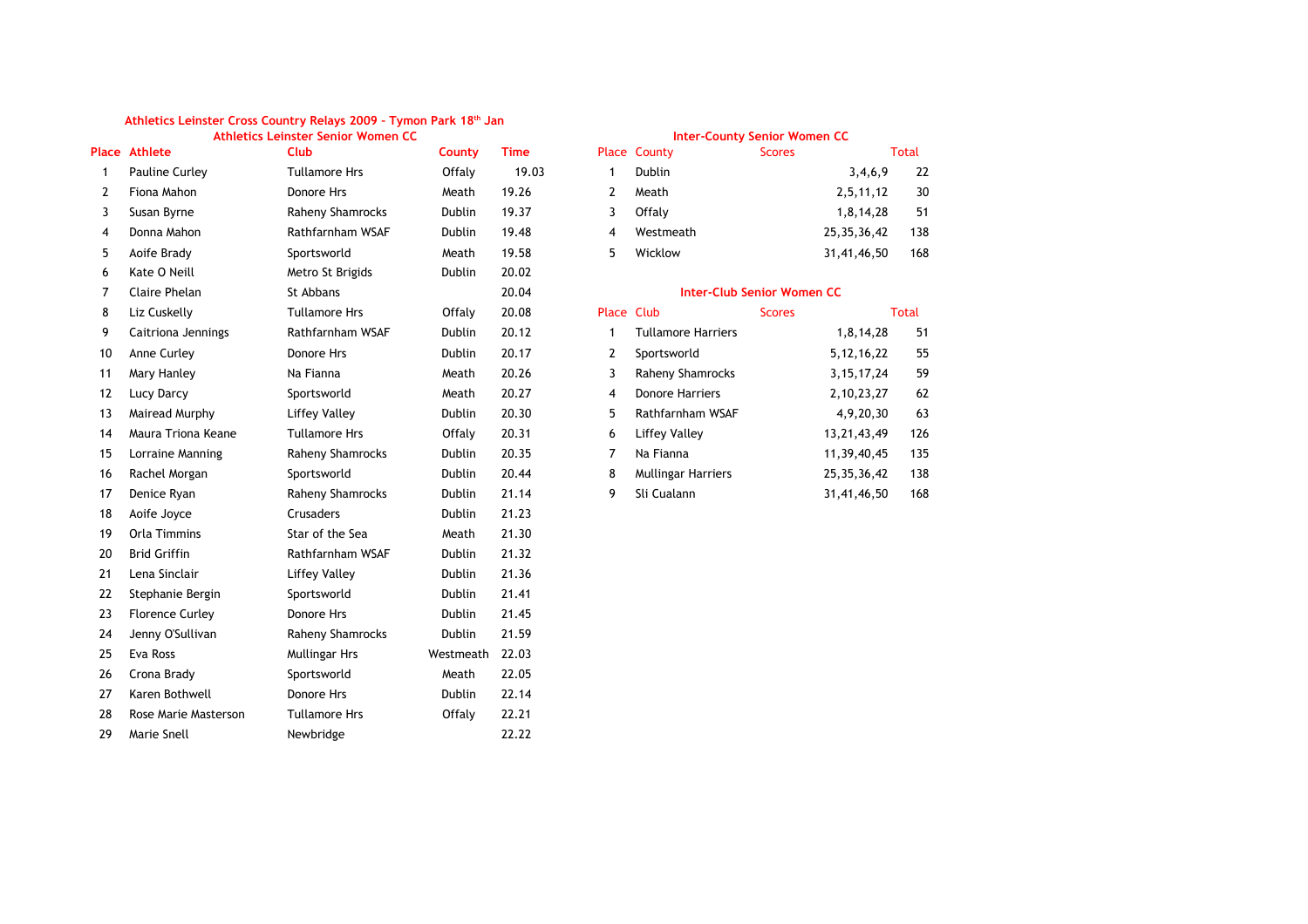| 30 | Aoife O Connor        | Rathfarnham WSAF     | Dublin        | 22.29 |
|----|-----------------------|----------------------|---------------|-------|
| 31 | <b>Emer Geraghty</b>  | Sli Cualann          | Wicklow       | 22.32 |
| 32 | Ursula Byrne          | Dunshaughlin         | Meath         | 22.33 |
| 33 | Linda Fahy            | Dunshaughlin         | Meath         | 22.35 |
| 34 | <b>Mary Watters</b>   | Navan                | Meath         | 22.37 |
| 35 | Ciara Dillon          | Mullingar Hrs        | Westmeath     | 22.40 |
| 36 | Vera Mc Cool          | <b>Mullingar Hrs</b> | Westmeath     | 22.44 |
| 37 | Mary Daly             | <b>Tullamore Hrs</b> | Offaly        | 22.49 |
| 38 | Kathleen O Callaghan  | Sportsworld          | <b>Dublin</b> | 22.53 |
| 39 | <b>Bridget Clarke</b> | Na Fianna            | Meath         | 22.56 |
| 40 | Maggie Higgins        | Na Fianna            | Meath         | 23.03 |
| 41 | Eithne Walsh          | Sli Cualann          | Wicklow       | 23.09 |
| 42 | Paula Murray          | <b>Mullingar Hrs</b> | Westmeath     | 23.14 |
| 43 | Christine Roche       | Liffey Valley        | Dublin        | 23.21 |
| 44 | Geraldine Gill        | Bohermeen            | Meath         | 23.45 |
| 45 | Margaret Neary        | Na Fianna            |               | 24.06 |
| 46 | Lisa Gaynor           | Sli Cualann          | Wicklow       | 24.22 |
| 47 | Ann Maria McCloskey   | Na Fianna            |               | 24.25 |
| 48 | <b>Brigid McCabe</b>  | Mullingar Hrs        | Westmeath     | 24.57 |
| 49 | Una Reilly            | <b>Liffey Valley</b> | <b>Dublin</b> | 24.59 |
| 50 | Val Brunton           | Sli Cualann          | Wicklow       | 25.34 |
| 51 | Nuala Moran           | Mullingar Hrs        | Westmeath     | 25.46 |
| 52 | Ciara Wilson          | <b>DMP</b>           | Wexford       | 26.01 |
| 53 | <b>Treasa Earls</b>   | Sli Cualann          | Wicklow       | 28.33 |
|    |                       |                      |               |       |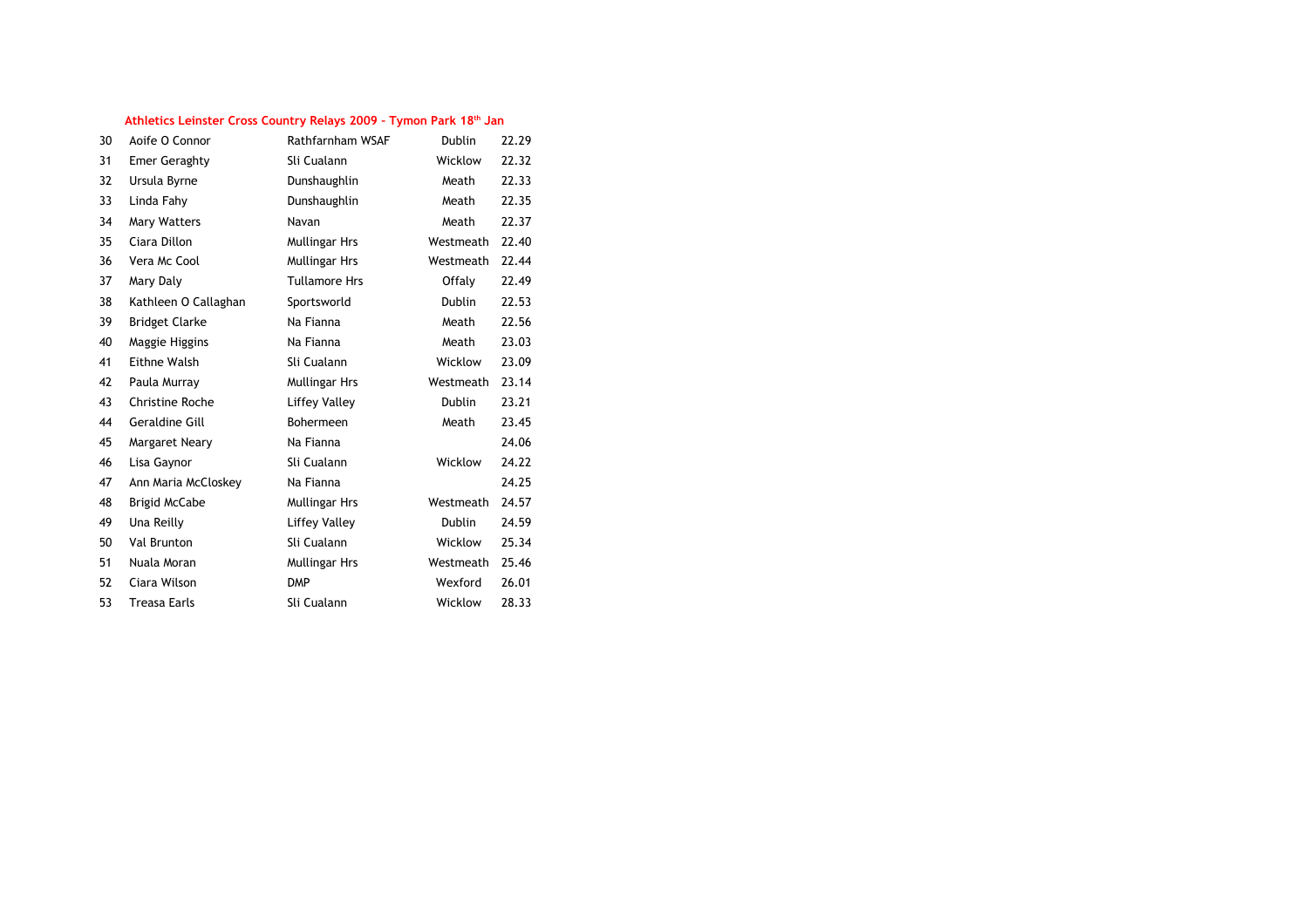|                |                        | Athletics Leinster Senior Men CC |               |             |                |                           | <b>Inter-County Senior Men CC</b> |                        |              |
|----------------|------------------------|----------------------------------|---------------|-------------|----------------|---------------------------|-----------------------------------|------------------------|--------------|
|                | <b>Place Athlete</b>   | <b>Club</b>                      | County        | <b>Time</b> |                | Place County              | <b>Scores</b>                     |                        | <b>Total</b> |
| $\mathbf{1}$   | Mark Kirwan            | Raheny Shamrocks                 | Dublin        | 33.27       | $\mathbf{1}$   | Dublin                    |                                   | 1, 2, 5, 7, 8, 10      | 33           |
| $\overline{2}$ | <b>Peter Matthews</b>  | <b>DSD</b>                       | <b>Dublin</b> | 33.54       | $\overline{2}$ | Meath                     |                                   | 4, 15, 24, 25, 52, 55  | 175          |
| 3              | <b>Brian Maher</b>     | <b>KCH</b>                       | Kilkenny      | 34.22       | 3              | Kilkenny                  |                                   | 3,6,21,44,50,58        | 182          |
| 4              | Rory McDonnell         | Dunboyne                         | Meath         | 34.26       | 4              | Wexford                   |                                   | 11,22,39,46,48,59      | 225          |
| 5              | Kevin Moriarty         | Raheny Shamrocks                 | <b>Dublin</b> | 34.45       | 5              | Offaly                    |                                   | 23, 38, 42, 47, 51, 54 | 255          |
| 6              | Willie Hayne           | Thomastown                       | Kilkenny      | 34.47       |                |                           |                                   |                        |              |
| 7              | Mick Traynor           | Raheny Shamrocks                 | Dublin        | 34.49       |                |                           |                                   |                        |              |
| 8              | Phil Kilgannon         | Sportsworld                      | Dublin        | 34.54       |                |                           |                                   |                        |              |
| 9              | James King             | U/A                              |               | 35.04       |                |                           |                                   |                        |              |
| 10             | Michael Freeley        | Rathfarnham WSAF                 | Dublin        | 35.07       |                |                           |                                   |                        |              |
| 11             | Martin Monaghan        | Slaney Olympic                   | Wexford       | 35.12       |                |                           | <b>Inter-Club Senior Men CC</b>   |                        |              |
| 12             | Eoin Flynn             | Rathfarnham WSAF                 | Dublin        | 35.20       | Place Club     |                           | <b>Scores</b>                     |                        | <b>Total</b> |
| 13             | Paul Fleming           | Rathfarnham WSAF                 | Dublin        | 35.29       | $\mathbf{1}$   | Raheny Shamrocks          |                                   | 1, 5, 7, 17            | 30           |
| 14             | Gearoid O Connor       | Rathfarnham WSAF                 | Dublin        | 35.31       | $\overline{2}$ | Rathfarnham WSAF          |                                   | 10, 12, 13, 14         | 49           |
| 15             | <b>Robbie Matthews</b> | Dunshaughlin                     | Meath         | 35.35       | 3              | <b>Liffey Valley</b>      |                                   | 26, 28, 29, 34         | 117          |
| 16             | John Brooks            | Rathfarnham WSAF                 | Dublin        | 36.08       | 4              | Sportsworld               |                                   | 8,31,40,41             | 120          |
| 17             | <b>Brian Leahy</b>     | Raheny Shamrocks                 | Dublin        | 36.20       | 5              | <b>Donore Harriers</b>    |                                   | 20, 30, 36, 43         | 129          |
| 18             | Brian Kirwan           | <b>SLOT</b>                      |               | 36.35       | 6              | <b>Tullamore Harriers</b> |                                   | 23, 38, 42, 47         | 150          |
| 19             | Simon Reade            | Raheny Shamrocks                 | Dublin        | 36.40       |                |                           |                                   |                        |              |
| 20             | Mark Dooley            | Donore Hrs                       | Dublin        | 36.42       |                |                           |                                   |                        |              |
| 21             | Sean Caulfield         | St Senans                        | Kilkenny      | 36.51       |                |                           |                                   |                        |              |
| 22             | Dave Barron            | Slaney Olympic                   | Wexford       | 36.54       |                |                           |                                   |                        |              |
| 23             | Declan Fahey           | <b>Tullamore Hrs</b>             | Offaly        | 37.00       |                |                           |                                   |                        |              |
| 24             | <b>Gerard Heery</b>    | St Brigids                       | Meath         | 37.01       |                |                           |                                   |                        |              |
| 25             | Derek Croal            | <b>Bohermeen</b>                 | Meath         | 37.02       |                |                           |                                   |                        |              |
| 26             | Lea Fulcher            | <b>Liffey Valley</b>             | Dublin        | 37.14       |                |                           |                                   |                        |              |
| 27             | Ben Vaitkavichius      | <b>Mullingar Hrs</b>             | Westmeath     | 37.22       |                |                           |                                   |                        |              |
| 28             | Pierce Geoghegan       | <b>Liffey Valley</b>             | Dublin        | 37.25       |                |                           |                                   |                        |              |
| 29             | Ciaran Reilly          | <b>Liffey Valley</b>             | Dublin        | 37.28       |                |                           |                                   |                        |              |
| 30             | Keith Daly             | Donore Hrs                       | Dublin        | 37.37       |                |                           |                                   |                        |              |
| 31             | Ronan Merrick          | Sportsworld                      | Dublin        | 37.40       |                |                           |                                   |                        |              |
| 32             | Jonathan Hughes        | Rathfarnham WSAF                 | Dublin        | 37.45       |                |                           |                                   |                        |              |

| $\epsilon$ |   | DUDLIN   | 1, 2, 3, 7, 0, 10      | ు  |
|------------|---|----------|------------------------|----|
| 4          |   | Meath    | 4, 15, 24, 25, 52, 55  | 17 |
| 2          | 3 | Kilkenny | 3,6,21,44,50,58        | 18 |
| 6          |   | Wexford  | 11,22,39,46,48,59      | 22 |
| 5.         | 5 | Offaly   | 23, 38, 42, 47, 51, 54 | 25 |

## **Inter-Club Senior Men CC**

| Place Club |                           | <b>Scores</b> | <b>Total</b>   |     |
|------------|---------------------------|---------------|----------------|-----|
|            | Raheny Shamrocks          |               | 1,5,7,17       | 30  |
| 2          | Rathfarnham WSAF          |               | 10, 12, 13, 14 | 49  |
| 3          | Liffey Valley             |               | 26, 28, 29, 34 | 117 |
| 4          | Sportsworld               |               | 8, 31, 40, 41  | 120 |
| 5          | <b>Donore Harriers</b>    |               | 20, 30, 36, 43 | 129 |
| 6          | <b>Tullamore Harriers</b> |               | 23, 38, 42, 47 | 150 |